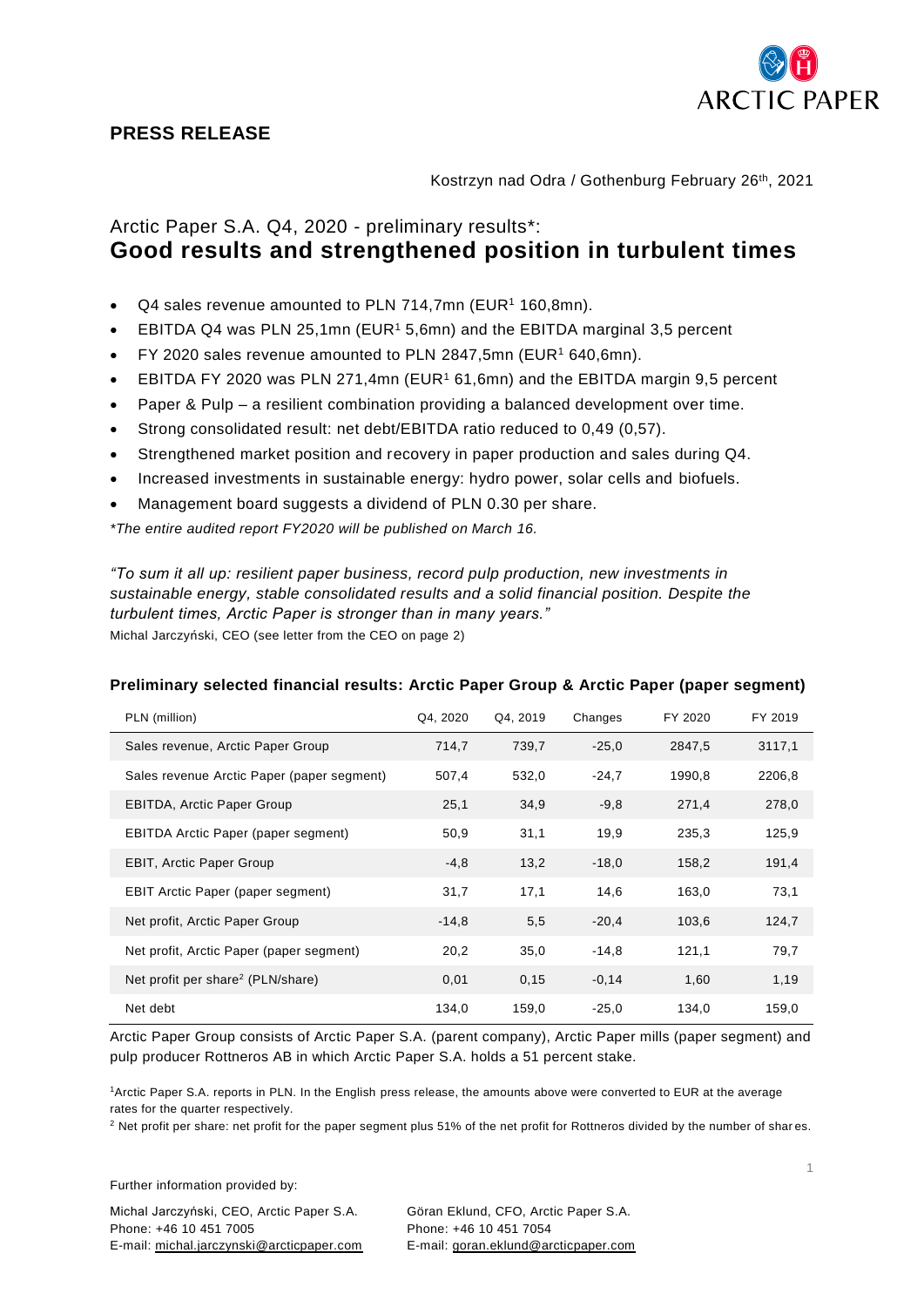## *"We have strengthened our position on the European fine paper market with stable or growing sales. As a result, we are able to suggest an increased dividend."*

*Michal Jarczyński, CEO of Arctic Paper S.A.*

2020 was a turbulent year which proves the value of combining paper and pulp; two segments with different cycles that together provide a balanced development. We are proud to say that we have succeeded in protecting both our people and the business against Covid-19. The year ended with a strong fourth quarter for the paper segment while the result for the pulp segment was weaker. Q4 consolidated sales amounted to PLN 714.7mn (739.7mn) with an EBITDA of PLN 25.1mn (34.9mn). For the full year, consolidated sales reached PLN 2847.5mn (3117.1mn) with an EBITDA of PLN 271.4mn (278.0mn) and a Group net debt/EBITDA of 0,49 (0,57).

Lower raw material costs continued to favour the paper segment during Q4 resulting in an EBITDA of PLN 50.9mn (31.1mn) while turnover declined slightly to PLN 507.4mn (532.0mn). For the full year 2020, the paper segment reached an EBITDA of 235.3mn (125.9mn) and an EBIT margin of 8,2 percent (3,3). The recovery for the paper segment continued during the fourth quarter, with paper sales volumes reaching 146 000 tonnes (150 000) and capacit y usage 90 percent (96). In relative terms, we have strengthened our position on the European fine paper market with stable or growing sales of uncoated woodfree paper. Close relationships with customers and flexibility in production have paved the way for a leading position in certain categories such as book paper and design paper. The share of premium and speciality paper sales accounted for 29 percent (29) of total sales in terms of value at year-end thanks to our strong brands and comprehensive sales efforts.

Renewable and fossil-free energy is a key factor for sustainable paper production, and we are investing to increase our capacity. In 2020, Arctic Paper Munkedals received final permit for a solid fuel boiler that is similar to the one providing the Grycksbo mill with renewable energy. A pilot investment in solar cells is under way at Arctic Paper Kostrzyn. Early 2021, Arctic Paper Munkedals completed an investment of SEK 100mn to expand hydropower from 2 to 6 MW.

For the Group company Rottneros – the pulp segment  $-$  Q4 was characterized by lower earnings due to a weak dollar and a planned maintenance shut at the Vallvik mill. Sales for the fourth quarter amounted to SEK 490mn (547mn) and EBITDA to SEK -65mn (-5mn). For the full year 2020, pulp segment sales amounted to SEK 2093mn (2376mn) with an EBITDA of SEK 77mn (374mn) while production reached a new annual record of 412 600 tonnes (406 000). The financial position remains strong with available liquidity amounting to SEK 512mn (558mn).

To sum it all up: resilient paper business, record pulp production, new investments in sustainable energy, stable consolidated results and a solid financial position. Despite the turbulent times, Arctic Paper is stronger than in many years. We can rightfully be proud of our achievements, but we cannot lean back. We need to continue our work with focus on creating a more diverse product portfolio, growth in new areas and an even more sustainable and efficient production.

Michal Jarczyński, CEO of Arctic Paper S.A.

**Arctic Paper S.A.** is one of the leading producers of high-quality graphical fine paper in Europe and consists of three paper mills and four eco-friendly strong brands: Amber, Arctic, Munken and G. Most of the products are sold through the company's sales organization in Europe. The Group is the main owner of the listed Swedish pulp producer Rottneros AB. Arctic Paper S.A. is listed on the Warsaw Stock Exchange and NASDAQ in Stockholm. For more information, visit arcticpaper.com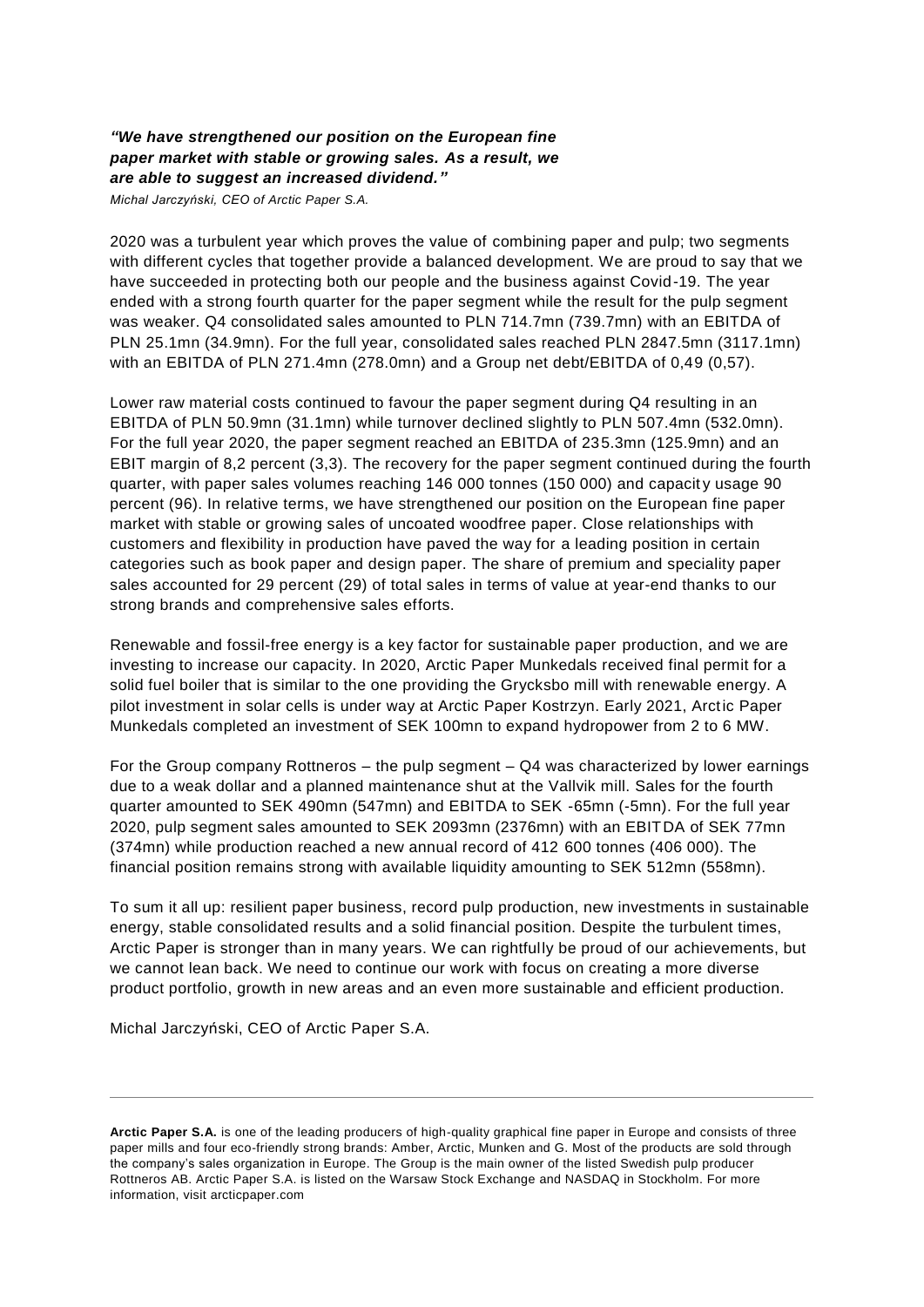## **Table 1: Preliminary selected consolidated profit and loss account items**

|                                | 4Q        | 3Q      | 4Q       | <b>YTD</b> | <b>YTD</b> |
|--------------------------------|-----------|---------|----------|------------|------------|
| <b>PLN '000</b>                | 2020      | 2020    | 2019     | 2020       | 2019       |
| <b>Sales revenues</b>          | 714 667   | 702 836 | 739 666  | 2847450    | 3 117 118  |
| of which:                      |           |         |          |            |            |
| Sales of paper                 | 507 361   | 491 860 | 532 036  | 1 990 774  | 2 206 815  |
| Sales of pulp                  | 207 306   | 210 976 | 207 630  | 856 677    | 910 304    |
| Profit on sales                | 97 788    | 149 468 | 128 476  | 541 791    | 585 506    |
| % of sales revenues            | 13,68     | 21,27   | 17,37    | 19,03      | 18,78      |
| Selling and distribution costs | (85, 369) | (84587) | (87 238) | (336 524)  | (336 862)  |
| Administrative expenses        | (21009)   | (16531) | (22 152) | (76348)    | (88527)    |
| Other operating income         | 13847     | 17 229  | 7 0 6 5  | 65 280     | 78 111     |
| Other operating expenses       | (10044)   | (6445)  | (12982)  | (35957)    | (46 806)   |
| <b>EBIT</b>                    | (4786)    | 59 132  | 13 168   | 158 242    | 191 422    |
| % of sales revenues            | (0, 67)   | 8,41    | 1,78     | 5,56       | 6,14       |
|                                |           |         |          |            |            |
| <b>EBITDA</b>                  | 25 105    | 86 412  | 34 909   | 271 368    | 278 031    |
| % of sales revenues            | 3,51      | 12,29   | 4,72     | 9,53       | 8,92       |
| Financial income               | 78        | (81)    | (172)    | 710        | 1 1 4 9    |
| <b>Financial expenses</b>      | (11781)   | (8678)  | (7873)   | (36633)    | (34640)    |
| Gross profit/(loss)            | (16 489)  | 50 373  | 5 1 2 4  | 122 318    | 157 931    |
| Income tax                     | 1656      | (5017)  | 407      | (18733)    | (33 250)   |
|                                |           |         |          |            |            |
| Net profit/(loss)              | (14833)   | 45 357  | 5530     | 103 586    | 124 681    |
| % of sales revenues            | (2,08)    | 6,45    | 0,75     | 3,64       | 4,00       |

**Arctic Paper S.A.** is one of the leading producers of high-quality graphical fine paper in Europe and consists of three paper mills and four eco-friendly strong brands: Amber, Arctic, Munken and G. Most of the products are sold through the company's sales organization in Europe. The Group is the main owner of the listed Swedish pulp producer Rottneros AB. Arctic Paper S.A. is listed on the Warsaw Stock Exchange and NASDAQ in Stockholm. For more information, visit arcticpaper.com